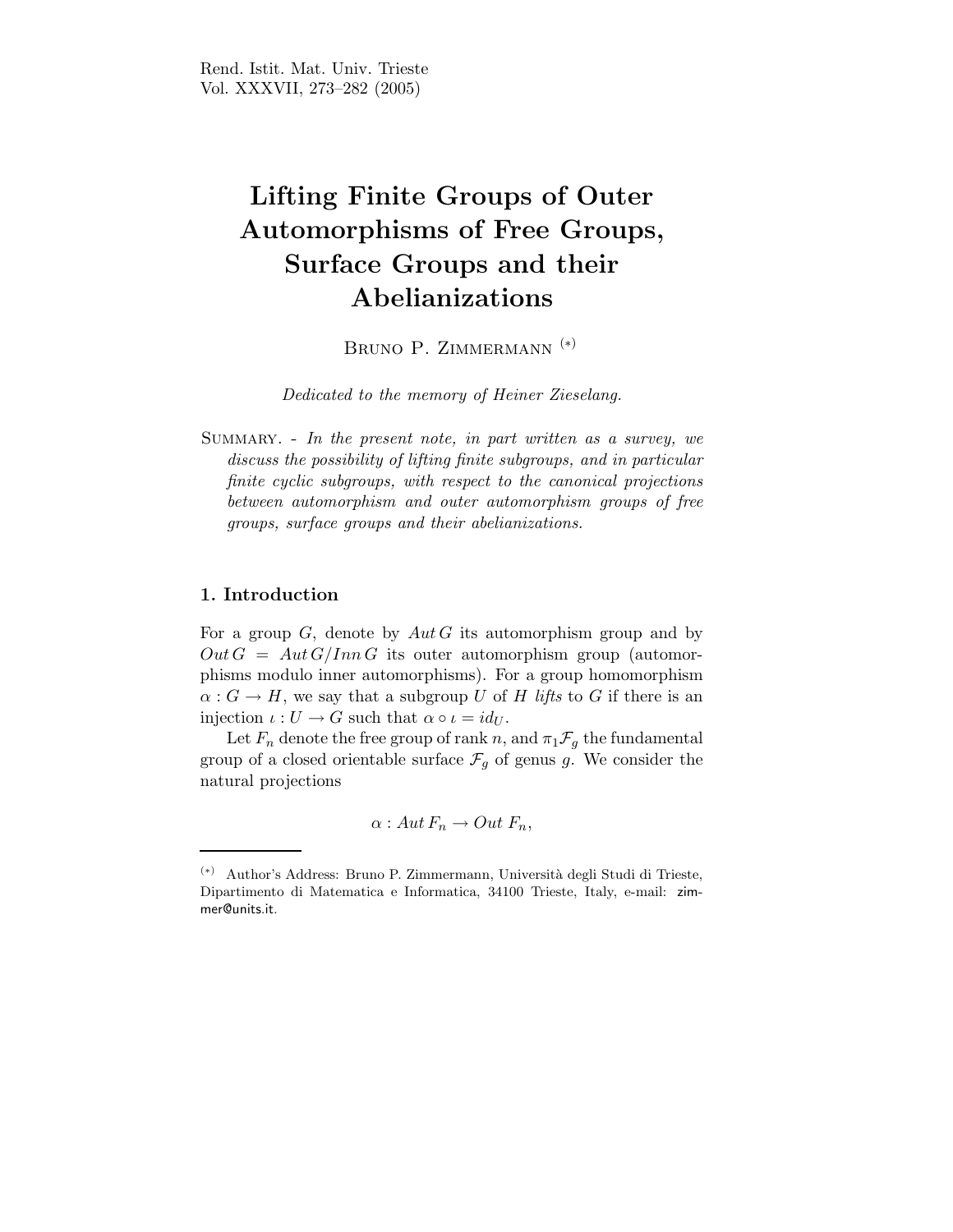$$
\beta: Out F_n \to GL(n, \mathbb{Z}),
$$
  

$$
\gamma: Aut \pi_1 \mathcal{F}_g \to Out \pi_1 \mathcal{F}_g,
$$
  

$$
\delta: Out_{+} \pi_1 \mathcal{F}_g \to Sp(2g, \mathbb{Z})
$$

where  $\beta$  and  $\gamma$  are obtained by abelianization of  $F_n$  and  $\pi_1 \mathcal{F}_g$ ; by  $Sp(2g,\mathbb{Z}) \subset SL(2g,\mathbb{Z})$  we denote the symplectic group (see [6]), and by  $Out_{+}\pi_{1}\mathcal{F}_{g}$  the subgroup of index two of  $Out\pi_{1}\mathcal{F}_{g}$  induced by orientation-preserving diffeomorphisms of the surface  $\mathcal{F}_g$ . It is wellknown that the kernels of these four surjections are torsionfree: this is clear for  $\alpha$  and  $\gamma$ , for  $\beta$  and  $\delta$  see e.g. [18]. The main result is the following

THEOREM 1.1. Let  $n > 2$ ,  $g \geq 2$ . For each of the projections  $\alpha, \beta, \gamma$ and  $\delta$ , there exist finite cyclic subgroups of the target groups which do not lift.

We note that  $Out F_2 \cong GL(2, \mathbb{Z})$ , and  $Out_{+} \pi_1 \mathcal{F}_1 \cong SL(2, \mathbb{Z}) =$  $Sp(2,\mathbb{Z})$ .

COROLLARY 1.2. For  $n > 2$  and  $g \ge 2$ , the projections  $\alpha, \beta, \gamma$  and  $\delta$ do not have right inverses.

Compare also [5, Remark 3 in the introduction] and [8, Theorem 2]. We note that all target groups  $Out F_n$ ,  $GL(n, \mathbb{Z})$ ,  $Out \pi_1 \mathcal{F}_q$ and  $Sp(2g, \mathbb{Z})$  have torisonfree subgroups of finite index (they are virtually torsionfree), and there is the more subtle question if such a torsionfree subgroup of finite index does lift.

In the following sections, we consider separately the four cases, commenting also on the possibility of lifting other types of finite subgroups, in particular those of maximal order. Some of the proofs use classical results; the most technical case is that of  $\beta$  which we consider last.

We note that, by the positive solution of the Nielsen realization problem, every finite subgroup G of Out  $\pi_1 \mathcal{F}_g$  can be realized by an action of G as a group of homeomorphisms of the surface  $\mathcal{F}_g$ ; similarly, every finite subgroup G of  $Out F_n$  can be realized by an action of G on a finite graph with fundamental group  $F_n$  (see [20], or the survey [18]). See [3] for a classification of the finite subgroups of  $Out_{+}\pi_1\mathcal{F}_2$  and  $Out_{+}\pi_1\mathcal{F}_3$ , and [19] for the finite subgroups of  $Out\,F_3$ .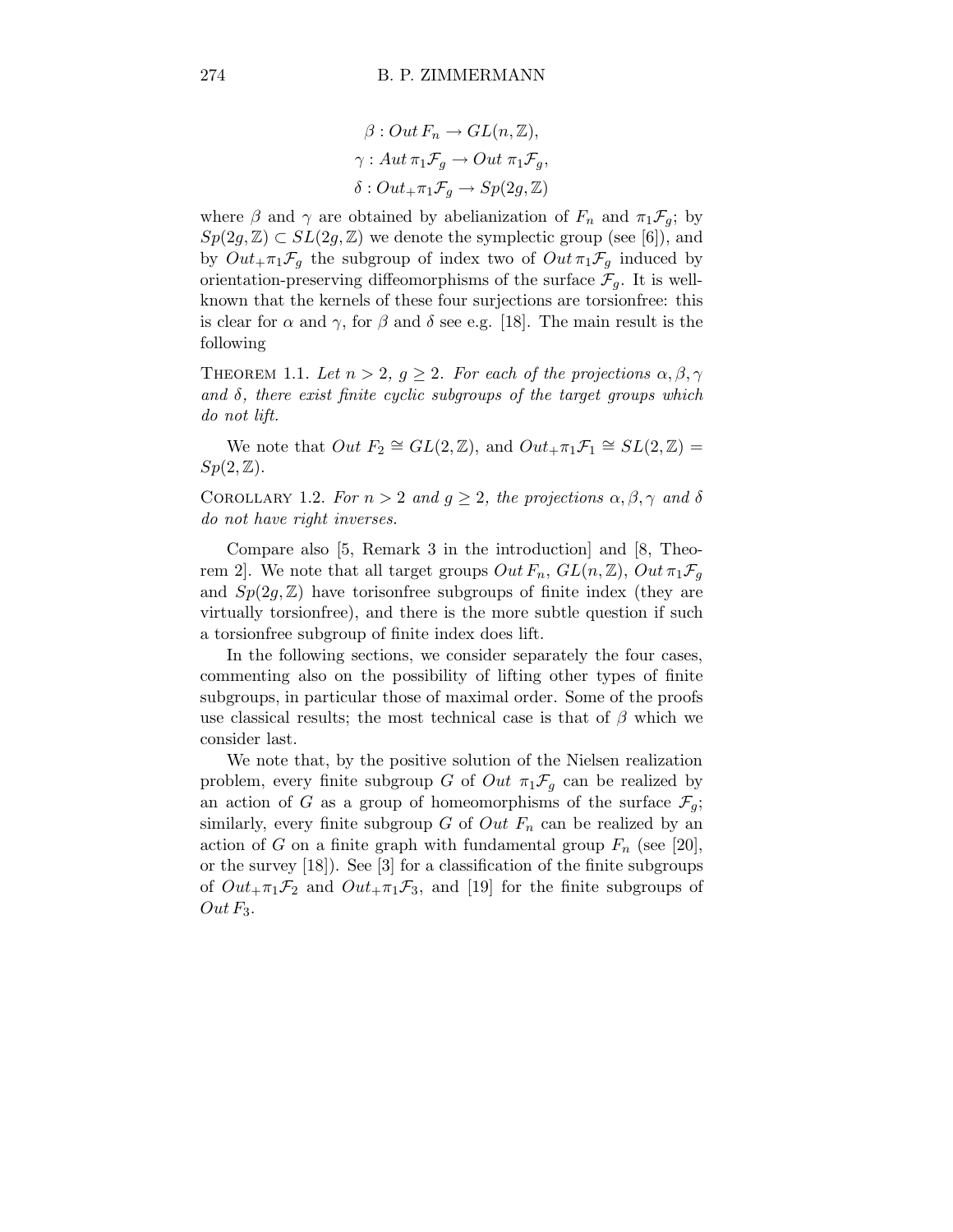2. The case of  $\delta$  :  $Out_{+} \pi_1 \mathcal{F}_q \rightarrow Sp(2g, \mathbb{Z})$ 

By the positive solution of the Nielsen realization problem [10], any finite subgroup of  $Out_{+}\pi_1\mathcal{F}_q$  can be realized by a finite subgroup of diffeomorphisms of the surface  $\mathcal{F}_q$ , and then also, choosing an appropriate structure of  $\mathcal{F}_g$  as a Riemann surface, by a finite group of automorphisms of the Riemann surface. We note that the Nielsen realization problem for finite cyclic and solvable groups is a classical result, see [15] for the history of the problem (see also [17] for the solvable case).

Let  $a_1, b_1, \ldots, a_g, b_g$  denote a standard symplectic basis of the first homology  $\mathbb{Z}^{2g} = (\pi_1 \mathcal{F}_g)_{ab}$  of the surface  $\mathcal{F}_g$  (see [6, Chapter V.3]). Choose any nontrivial symplectic automorphism of finite order of the subgroup generated by  $a_1$  and  $b_1$  (the possible orders are 2,3,4 and 6), and extend it to a symplectic automorphism of the same order of  $\mathbb{Z}^{2g}$  by the identity on the remaining generators  $a_2, b_2, \ldots, a_g, b_g$ . By [6, Theorem V.3.3], for  $g > 2$  this symplectic automorphism is not induced by a periodic automorphism of a Riemann surface of genus g, and hence it does not lift to  $Out_{+}\pi_{1}\mathcal{F}_{q}$ .

Concerning the case  $g = 2$ , note that  $Sp(4, \mathbb{Z})$  has a subgroup  $SL(2,\mathbb{Z}) \times SL(2,\mathbb{Z})$ , and hence a cyclic subgroup  $\mathbb{Z}_3 \times \mathbb{Z}_4$  of order 12; such a subgroup does not lift to  $Out_{+}\pi_1\mathcal{F}_2$  since, by a result of Wiman, the maximal order of an orientation-preserving diffeomorphism of  $\mathcal{F}_q$  is  $4g + 2$  (see [16, 4.14.27]).

## 2.1. Comments

The maximal possible order of finite subgroups of  $Out_{+}\pi_1\mathcal{F}_g$  is wellknown:

THEOREM 2.1 ([17]). For  $g > 1$ , the order of any finite subgroup of  $Out_{+}\pi_1\mathcal{F}_g$  is bounded above by  $84(g-1)$ .

The first proof of this has been given in [17, Satz 5.3], in an equivalent algebraic formulation, as a consequence of a generalized Riemann-Hurwitz formula; of course, (2.1) follows also from the subsequent solution of the Nielsen realization problem [10] and the classical Riemann-Hurwitz formula.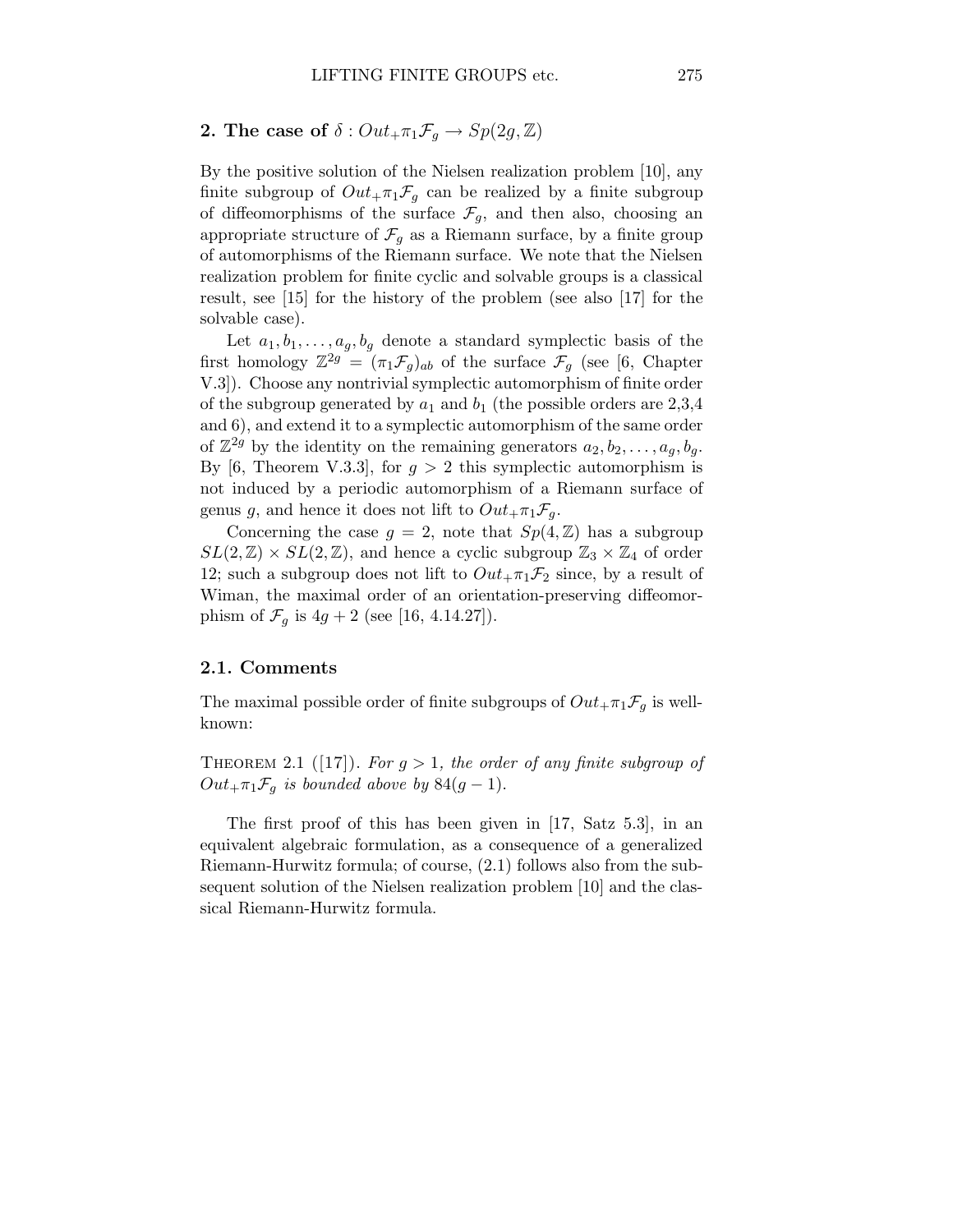We do not know the maximal order of finite subgroups of the symplectic group  $Sp(2g, \mathbb{Z})$ . However,  $Sp(2g, \mathbb{Z})$  has a finite subgroup U of order  $12^g g!$  (permutations of the pairs of generators  $a_i, b_i$  and dihedral groups of order 12 for each pair), and by Theorem 1 these subgroups do not lift. By the result of Wiman mentioned above, the maximal order of an orientation-preserving diffeomorphism of  $\mathcal{F}_g$  is  $4g + 2$ ; since for almost all values of g the group U has finite cyclic subgroups of larger orders, this gives many cyclic subgroups of  $Sp(2g, \mathbb{Z})$  which do not lift to  $Out_{+}\pi_{1}\mathcal{F}_{q}$ .

# **3.** The case of  $\gamma$  :  $Aut \pi_1 \mathcal{F}_q \to Out \pi_1 \mathcal{F}_q$ .

Since the center of  $\pi_1 \mathcal{F}_q$  is trivial, every finite subgroup U of Out  $\pi_1 \mathcal{F}_q$ determines an extension, unique up to equivalence,

$$
1 \to \pi_1 \mathcal{F}_g \to E \to U \to 1
$$

which is effective (no element of  $E$  acts by conjugation trivially on  $\pi_1\mathcal{F}_q$ ; note that the extension splits if and only if U lifts to  $Aut\pi_1\mathcal{F}_q$ . Conversely, any such effective extension defines a subgroup  $U$  of  $Out \pi_1 \mathcal{F}_q.$ 

By lifting to the universal covering, every cyclic group  $\mathbb{Z}_n$  of diffeomorphisms acting freely on a surface  $\mathcal{F}_q$  of genus  $g > 1$  defines a torsionfree extension

$$
1 \to \pi_1 \mathcal{F}_g \to E \to \mathbb{Z}_n \to 1,
$$

and hence an inclusion of  $\mathbb{Z}_n$  into  $Out \pi_1 \mathcal{F}_q$  which does not lift to Aut  $\pi_1 \mathcal{F}_g$ . In fact, the group E acts on the universal covering  $\mathbb{H}^2$  of  $\mathcal{F}_g$  (as an extension of the universal covering group  $\pi_1 \mathcal{F}_g$ ); if it has torsion, by Smith fixed point theory some element of prime power order must have fixed points. Examples are the covering involutions of the orientable 2-fold coverings of the nonorientable surfaces of genus  $q > 2$ .

Alternatively, start with a torsionfree co-compact group E of isometries of the hyperbolic plane (a surface group) and consider a normal subgroup  $\pi_1 \mathcal{F}_g$  with cyclic factor group  $\mathbb{Z}_n$ ; then  $\mathbb{Z}_n$  acts freely by isometries on the surface  $\mathcal{F}_g$  defined by the normal subgroup, and the induced group  $\mathbb{Z}_n$  of outer automorphisms of  $\pi_1 \mathcal{F}_g$ does not lift to  $Aut \pi_1 \mathcal{F}_q$ .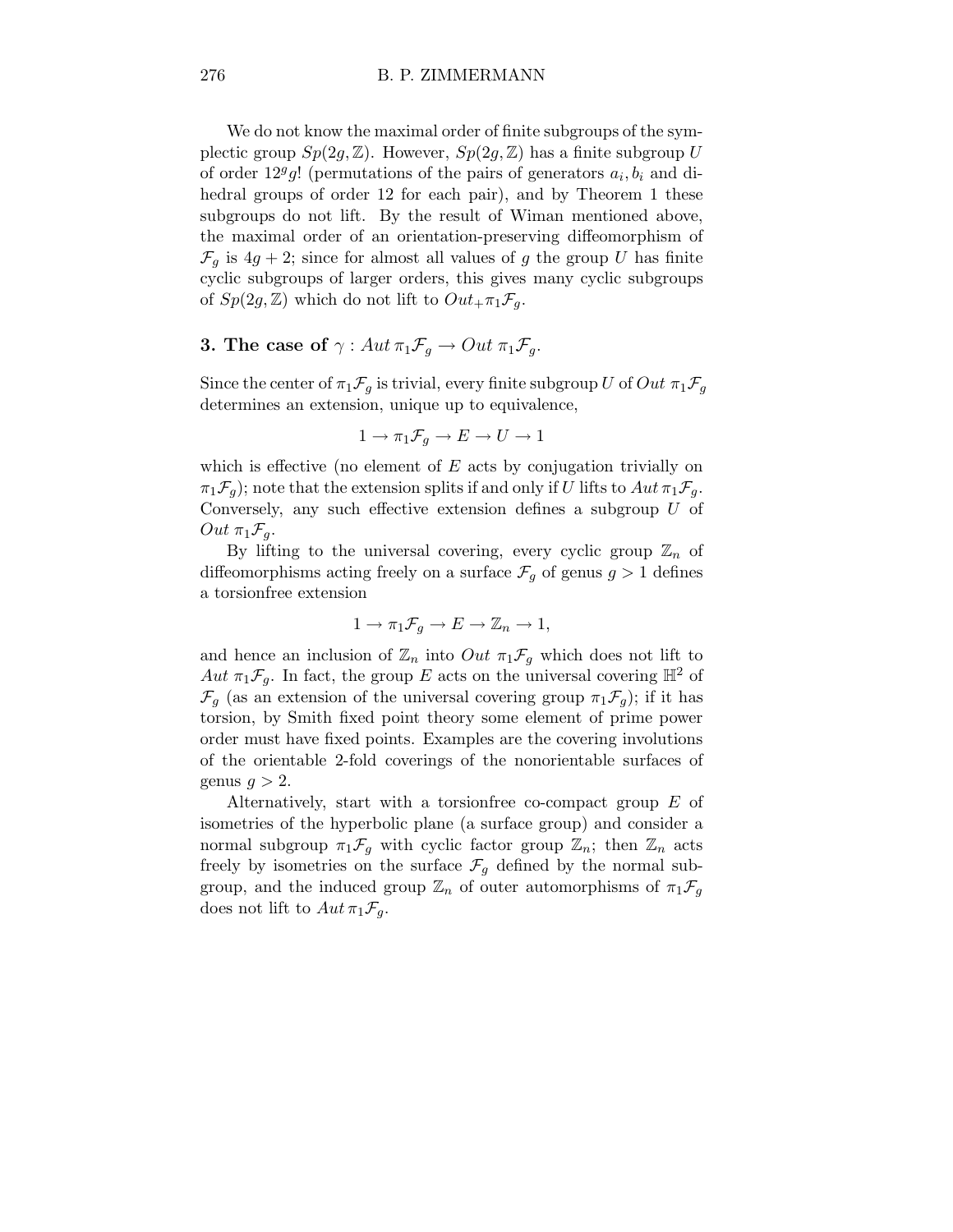#### 3.1. Comments

Each group  $Out \pi_1 \mathcal{F}_q$  has many noncyclic and nonabelian finite subgroups (see [3] for  $g = 2$  and 3). On the other hand, the finite subgroups of  $Aut \pi_1 \mathcal{F}_q$  are very special, in fact one has

THEOREM 3.1. For  $g > 1$ , the finite subgroups of  $Aut \pi_1 \mathcal{F}_q$  are either cyclic or dihedral.

*Proof.* A finite subgroup U of  $Aut \pi_1 \mathcal{F}_g$  defines a split extension

$$
1 \to \pi_1 \mathcal{F}_g \to E \to U \to 1,
$$

so U injects into E. By results of Nielsen (see [17, Section 2]), the extension  $E$  acts as a group of homeomorphisms of the boundary  $S<sup>1</sup>$  of the unit disk (the sphere at infinity of the hyperbolic plane), and it is easy to see that finite groups of homeomorphisms of  $S^1$  are cyclic or dihedral (see also [17, Lemma 2.1]).

Alternatively, one may apply again the solution of the Nielsen realization problem. By this solution,  $U$  can be realized by a group of diffeomorphisms of the surface  $\mathcal{F}_g$ , and then also by a group of isometries of a suitable hyperbolic surface  $\mathcal{F}_g$ . Lifting to the universal covering of  $\mathcal{F}_g$  (the hyperbolic plane  $\mathbb{H}^2$ ), this realizes E as a group of isometries of  $\mathbb{H}^2$ , and every finite group of isometries of  $\mathbb{H}^2$  is cyclic or dihedral.  $\Box$ 

4. The case of  $\alpha$  : Aut  $F_n \to Out \ F_n$ 

A finite subgroup  $U$  of  $Out F_n$  determines an effective extension

$$
1 \to F_n \to E \to U \to 1,
$$

and the extension splits if and only if U lifts to  $Aut F_n$ . Conversely, any such extension defines a finite subgroup U of Out  $F_n$ .

Considering extensions

$$
1 \to F_n \to F_{n'} \to \mathbb{Z}_m \to 1
$$

where also E is a free group  $F_{n'}$  (so  $(1 - n) = m(1 - n')$ ), for each n one easily constructs finite cyclic subgroups  $\mathbb{Z}_m$  of  $Out F_n$  which do not lift to  $Aut F_n$  (e.g. for  $n' = 2$ ).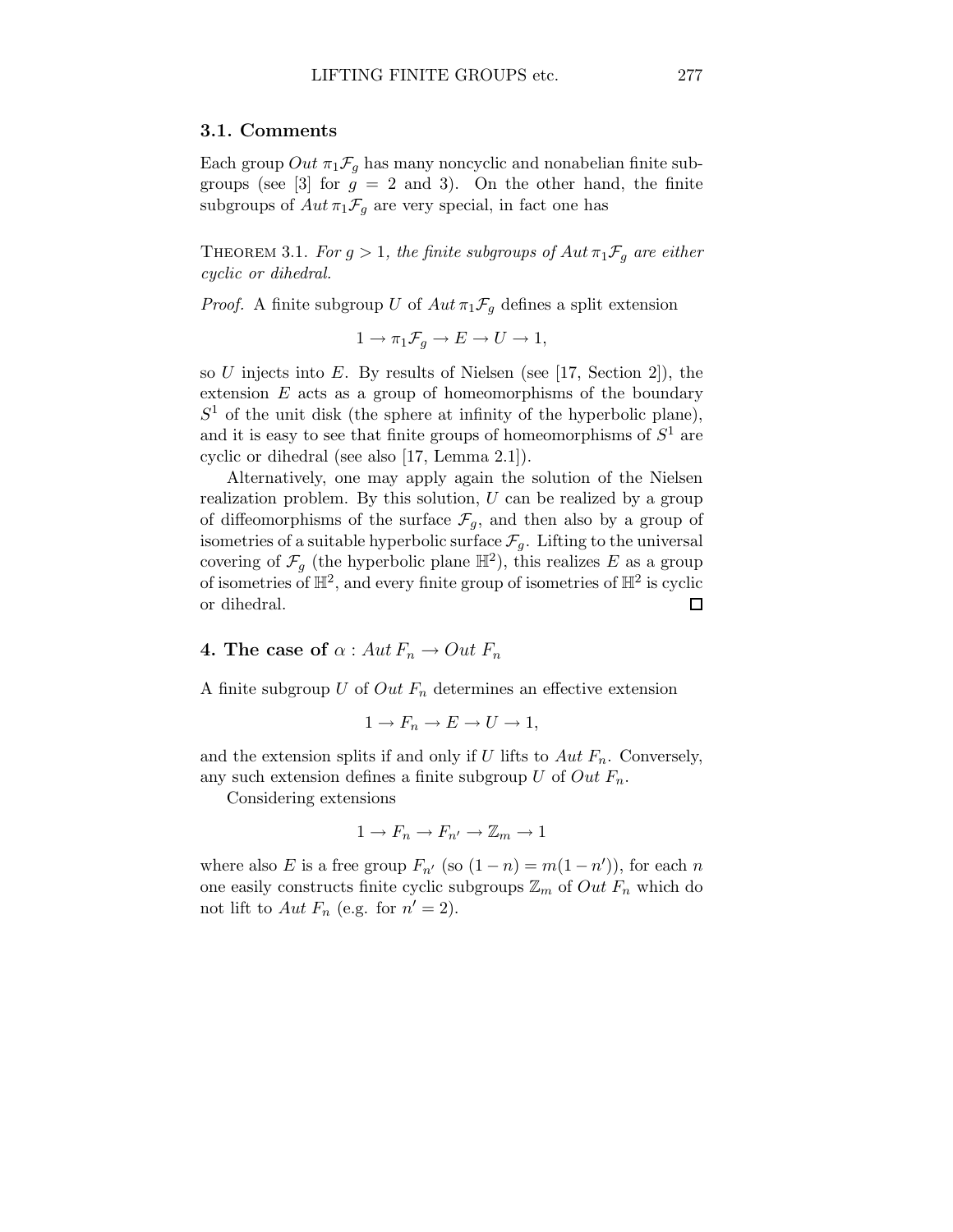#### 4.1. Comments

The finite subgroups of maximal order of *Out*  $F_n$  and *Aut*  $F_n$  are given by the following

THEOREM 4.1 ([14]). For  $n > 2$ , the maximal order of a finite subgroup of Out  $F_n$  and Aut  $F_n$  is  $2^n n!$ . For  $n > 3$ , up to conjugation there is a unique subgroup of maximal order, generated by permutations and inversions of a system of free generators.

The finite subgroups of *Out*  $F_3$  are determined in [19]. For the possible orders of finite cyclic subgroups of  $Out F_n$  and  $Aut F_n$ , see [1] or [13]. The maximal order of finite abelian subgroups of  $Out F_n$ and Aut  $F_n$  is determined in [2] and equal to  $2^n$ , for  $n > 3$ .

# **5.** The case of  $\beta$  :  $Out F_n \to GL(n, \mathbb{Z})$

Denoting by  $e_1, \ldots, e_n$  the standard basis of  $\mathbb{Z}^n$ , we define an automorphism  $\phi$  of order six of  $\mathbb{Z}^n$  by

$$
\phi(e_1) = -e_2, \ \phi(e_2) = e_1 + e_2, \ \phi(e_i) = e_i \ \text{ for } \ i \geq 3.
$$

We will show that, for  $n > 2$ , the cyclic subgroup of  $GL(n, \mathbb{Z})$  generated by  $\phi$  does not lift to  $Out F_n$ .

Consider an extension

$$
1\to \mathbb{Z}^n\to \bar{E}\to \mathbb{Z}_6\to 1
$$

where a generator of  $\mathbb{Z}_6$  induces the automorphism  $\phi$  of  $\mathbb{Z}^n$ . If  $\overline{E}$ is the semidirect product  $\mathbb{Z}^n \ltimes \mathbb{Z}_6$  then the abelianization of  $\overline{E}$  is  $\mathbb{Z}_6 \times \mathbb{Z}^{n-2}$ , if the extension does not split the abelianization is  $\mathbb{Z}^{n-2}$ ,  $\mathbb{Z}_2 \times \mathbb{Z}^{n-2}$  or  $\mathbb{Z}_3 \times \mathbb{Z}^{n-2}$ .

Suppose that  $\phi$  can be lifted to an outer automorphism of  $F_n$  of order six, represented by an automorphism  $\psi$  of  $F_n$ . Then  $\psi$  defines an extension, unique up to equivalence,

$$
1 \to F_n \to E \to \mathbb{Z}_6 \to 1,
$$

and the abelianization of E is  $\mathbb{Z}_m \times \mathbb{Z}^{n-2}$ ,  $m = 1, 2, 3$  of 6.

The group  $E$  is a finite effective extension of the free group  $F_n$ . By [9], the finite extension E of the free group  $F_n$  is isomorphic to the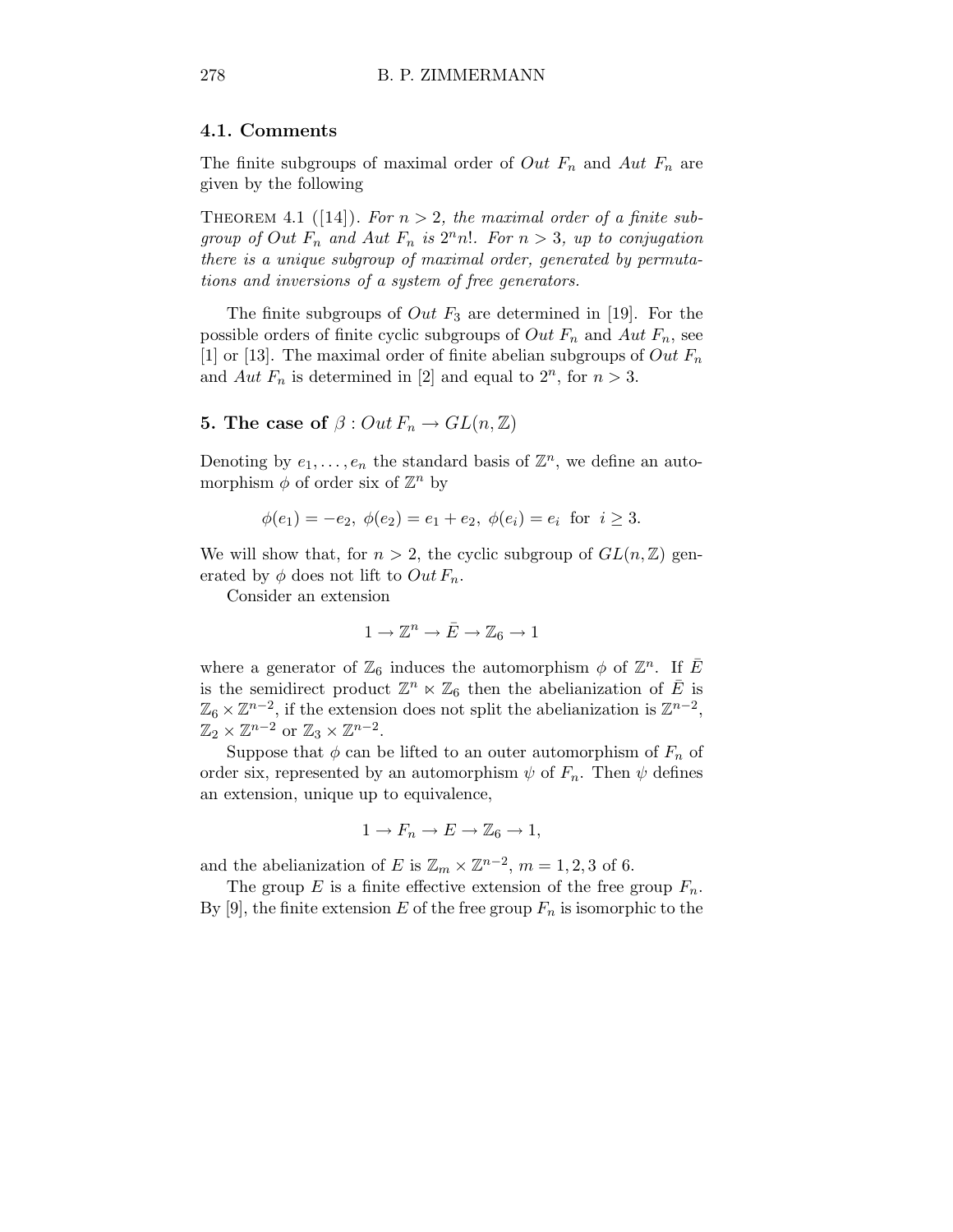fundamental group  $\pi_1(\Gamma, \mathcal{G})$  of a finite graph of finite groups  $(\Gamma, \mathcal{G})$ (the iterated free product with amalgamation and HNN-extension over the vertex groups, amalgamated over the edge groups of a maximal tree, the HNN-generators corresponding to the edges in the complement of the chosen maximal tree). The Euler characteristic of  $E \cong \pi_1(\Gamma, \mathcal{G})$  or of the graph of groups  $(\Gamma, \mathcal{G})$  is

$$
\chi(E) = \chi(\Gamma, \mathcal{G}) = \sum 1/|G_v| - \sum 1/|G_e|
$$

where the sum is taken over all vertex groups  $G_v$  resp. all edge groups  $G_e$  of  $(\Gamma, \mathcal{G})$ . The Euler characteristic behaves multiplicatively under finite extensions, in particular in our situation we have  $\chi(F_n)$  =  $1 - n = 6 \chi(E)$ , or

$$
-\chi(E) = \frac{n-1}{6}.
$$

Since the kernel  $F_n$  of the surjection of E onto  $\mathbb{Z}_6$  is torsionfree, the vertex and edge groups of  $E = \pi_1(\Gamma, \mathcal{G})$  inject into  $\mathbb{Z}_6$  and hence are cyclic groups of orders 1,2,3 or 6; in the following, we shall call an edge or vertex with associated group  $\mathbb{Z}_m$  an m-edge or an m-vertex.

We shall assume that the graph of groups  $(\Gamma, \mathcal{G})$  is reduced, i.e. has no non-closed edges such that the edge group coincides with one of the two vertex groups (such an edge can be contracted obtaining a graph of groups with fewer edges). Denote by  $T$  a maximal tree of the underlying graph Γ; then  $\Gamma - T$  has exactly  $n - 2$  edges (considering the abelianization of E). Note that any 6-vertex of  $(\Gamma, \mathcal{G})$  contributes a direct summand  $\mathbb{Z}_6$  or  $\mathbb{Z}_2$  to the abelianization of E, and any 2vertex contributes a summand  $\mathbb{Z}_2$ . Also, all 6-edges, 3-edges and 2-edges of  $(\Gamma, \mathcal{G})$  are closed, and hence T consists only of 1-edges.

Suppose that  $\Gamma$  has more than one vertex. Then the contribution of T to  $-\chi(E)$  is  $\geq 0$ , and  $-\chi(E) \geq (n-2)/6$  (considering only the contribution of the edges in  $\Gamma-T$ ). Since  $-\chi(E) = (n-1)/6$  it follows that  $\Gamma - T$  has only 6-edges except maybe for a single 3-edge and, estimating  $-\chi(E)$  from below, one easily obtains a contradiction.

Hence Γ has exactly one vertex which has to be a 6-vertex. Then E is a split extension of  $F_n$  and  $\mathbb{Z}_6$ , and the abelianization of E is  $\mathbb{Z}_6 \times \mathbb{Z}^{n-2}$ . It follows now easily that  $(\Gamma, \mathcal{G})$  has no 1-edge, and either one 2-edge and  $n-3$  6-edges, or two 3-edges and  $n-4$ 6-edges. In both cases, since the unique vertex group  $\mathbb{Z}_6$  survives in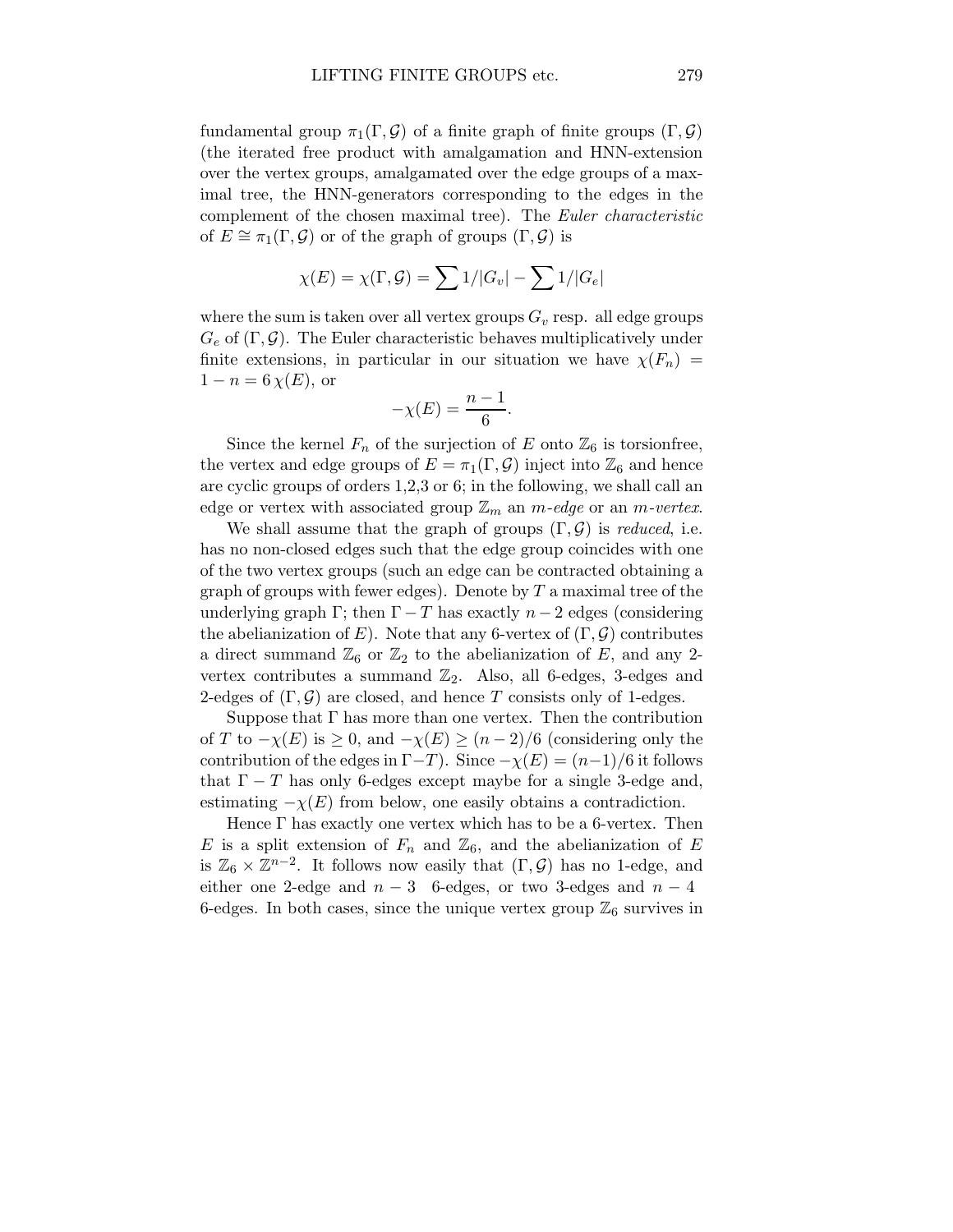the abelianization, there is a nontrivial subgroup of the vertex group which is central in  $E$ . But then the extension  $E$  was not effective which is a contradiction.

### 5.1. Comments

a) The maximal order finite subgroups of  $Out F_n$  are given by (4.1). The situation for finite subgroups of  $GL(n,\mathbb{Z})$  is more complicated. It is shown in  $[7]$  that, for values on n larger than some constant, the maximum value of finite subgroups of  $GL(n,\mathbb{Z})$  is again  $2<sup>n</sup>n!$ , and that the maximal groups are generated by permutations and inversions of the standard generators of  $\mathbb{Z}^n$ . However, for  $n = 2, 4, 6, 7, 8, 9$ and 10 there are subgroups of larger orders, the Weyl groups of the exceptional Lie groups of types  $G_2$ ,  $F_4$ ,  $E_6$ ,  $E_7$  and  $E_8$  (of orders 12, 1152, 51840, 2903040 and 696729600). On the basis of a result of Weisfeiler, Feit gave a complete classification of the maximal order finite subgroups of  $GL(n,\mathbb{Z})$  (see [7, 12]; this uses the classification of the finite simple groups).

For the maximal orders of finite cyclic subgroups of  $GL(n,\mathbb{Z})$ , see [12] or [13]. The maximal orders of finite abelian subgroups of  $GL(n,\mathbb{Z})$  are determined in [7] and are larger than those for Out  $F_n$  $(see [2]).$ 

b) It is more difficult to construct cyclic subgroups of prime order p of  $GL(n,\mathbb{Z})$  which do not lift to  $Out F_n$ . Any integral representation of  $\mathbb{Z}_p$  can be written as a direct sum of indecomposable representations which (in the language of [4, Section 1]) are either trivial, regular, cyclotomic or "exotic" (corresponding to a non-principal ideal in a cyclotomic representation  $\mathbb{Z}[\lambda]$  where  $\lambda$  is a primitive p th root of unity and a generator of  $\mathbb{Z}_p$  acts by multiplication with  $\lambda$ ; so in this case, the representation has a nontrivial ideal class invariant in the ideal class group of  $\mathbb{Z}[\lambda]$ . Now any subgroup  $\mathbb{Z}_p$  of  $Out F_n$  can be induced by the action of  $\mathbb{Z}_p$  on a finite graph with fundamental group  $F_n$  [20], and it follows from an argument due to Swan (see [4, Section 1]), or from [11, Theorem 15.5] that the induced representation of  $\mathbb{Z}_p$ on the abelianization of the fundamental group is standard (has no exotic indecomposable summand). On the other hand, if an integer representation of  $\mathbb{Z}_p$  is standard than it is easy to construct an action of  $\mathbb{Z}_p$  on a finite graph (with one global fixed point) which induces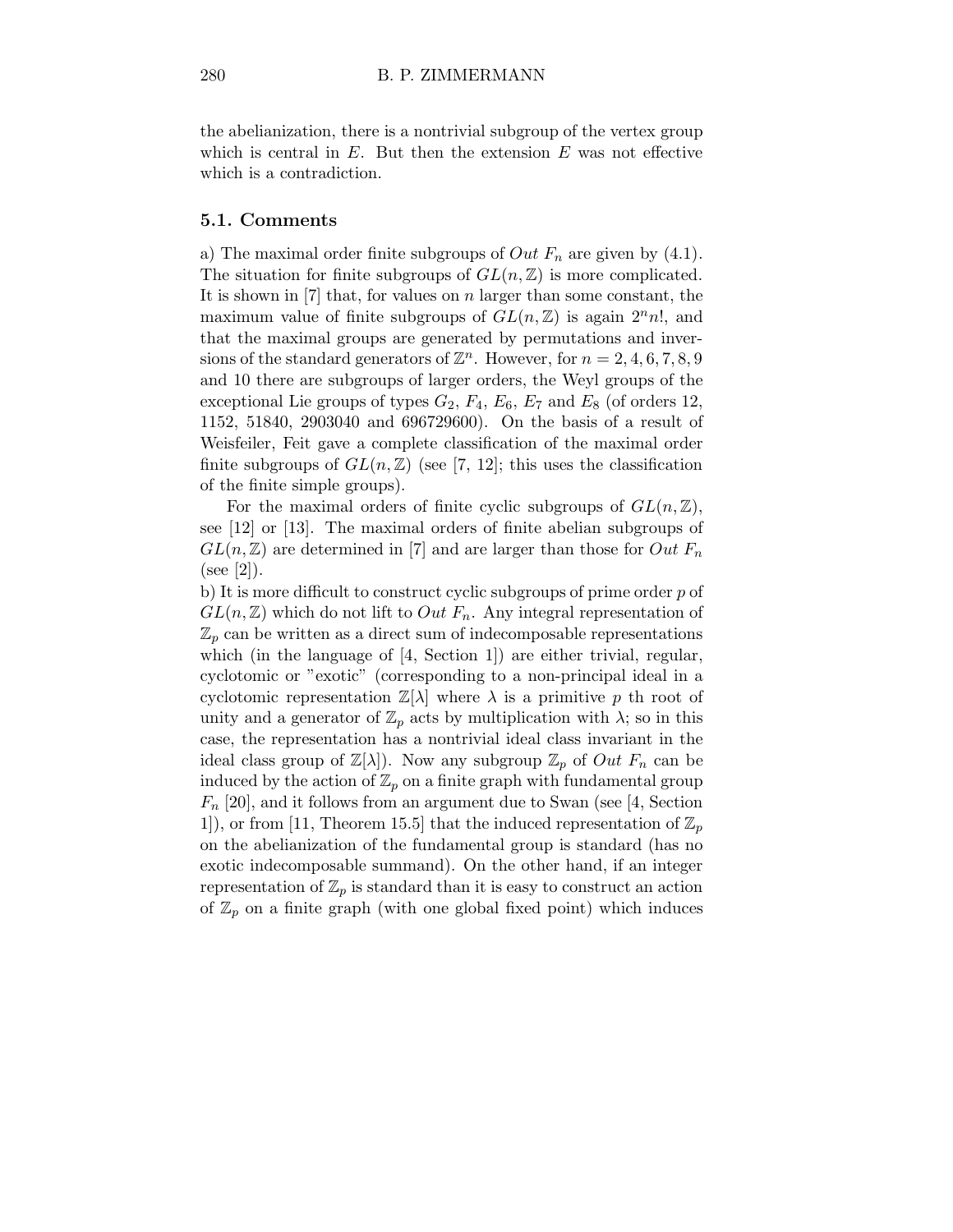this representations (for each regular summand one takes a bouquet of p circles permuted cyclically by a generator of  $\mathbb{Z}_p$ , for each cyclotomic summand a graph with two vertices and  $p + 1$  connecting edges permuted cyclically). Hence the following holds

THEOREM 5.1. A cyclic subgroup  $\mathbb{Z}_p$  of prime order p of  $GL(n,\mathbb{Z})$ lifts to Out  $F_n$  if and only if the corresponding integer representation of  $\mathbb{Z}_p$  is standard.

Exotic integer representations of  $\mathbb{Z}_p$  do not exist for  $p < 23$ . On the other hand, the situation for general cyclic subgroups  $\mathbb{Z}_m$  of  $GL(n,\mathbb{Z})$  appears to be rather complicated.

PROBLEM 5.2: Which cyclic subgroups  $\mathbb{Z}_m$  of  $GL(n,\mathbb{Z})$  lift to Out  $F_n$ ?

#### **REFERENCES**

- [1] Z. Bao, Maximum order of periodic outer automorphisms of a free group, J. Algebra 224 (2000), 437–453.
- [2] Z. Bao, Maximum order of finite abelian subgroups in the outer automorphism group of a rank n free group, J. Algebra  $236$  (2001), 355–370.
- [3] S.A. BROUGHTON, Classifying finite group actions on surfaces of low genus, J. Pure Appl. Algebra 69 (1990), 233–270.
- [4] A.L. EDMONDS, Aspects of group actions on  $\lambda$ -manifolds, Top. Appl. 31 (1989), 109–124.
- [5] B. FARB AND H.MASUR, Superrigidity and mapping class groups, Topology 37 (1998), 1169–1176.
- [6] H.M. Farkas and I. Kra, Riemann surfaces, 2nd ed., Graduate Texts in Mathematics, vol. 71, Springer, 1991.
- [7] S. FRIEDLAND, The maximal orders of finite subgroups in  $GL_n(\mathbb{Q})$ , Proc. Amer. Math. Soc. 125 (1997), 3519–3526.
- [8] N.V. IVANOV AND J.D. McCARTHY, On injective homomorphisms between Teichmüller modular groups, Invent. math.  $135$  (1999), 425– 486.
- [9] A. KARRAS, A. PIETROWSKI AND D. SOLITAR, Finite and infinite extensions of free groups, J. Austral. Math. Soc. 16 (1972), 458–466.
- [10] S.P. KERCKHOFF, *The Nielsen realization problem*, Ann. Math. 117 (1983), 235–265.
- [11] R.S. Kulkarni, Lattices on trees, automorphisms of graphs, free groups, and surfaces, Unpublished manuscript.
- [12] J. KUZMANOVICH AND A. PAVLICHENKOV, Finite groups of matrices whose entries are integers, Monthly 109 (2002), 173-186.